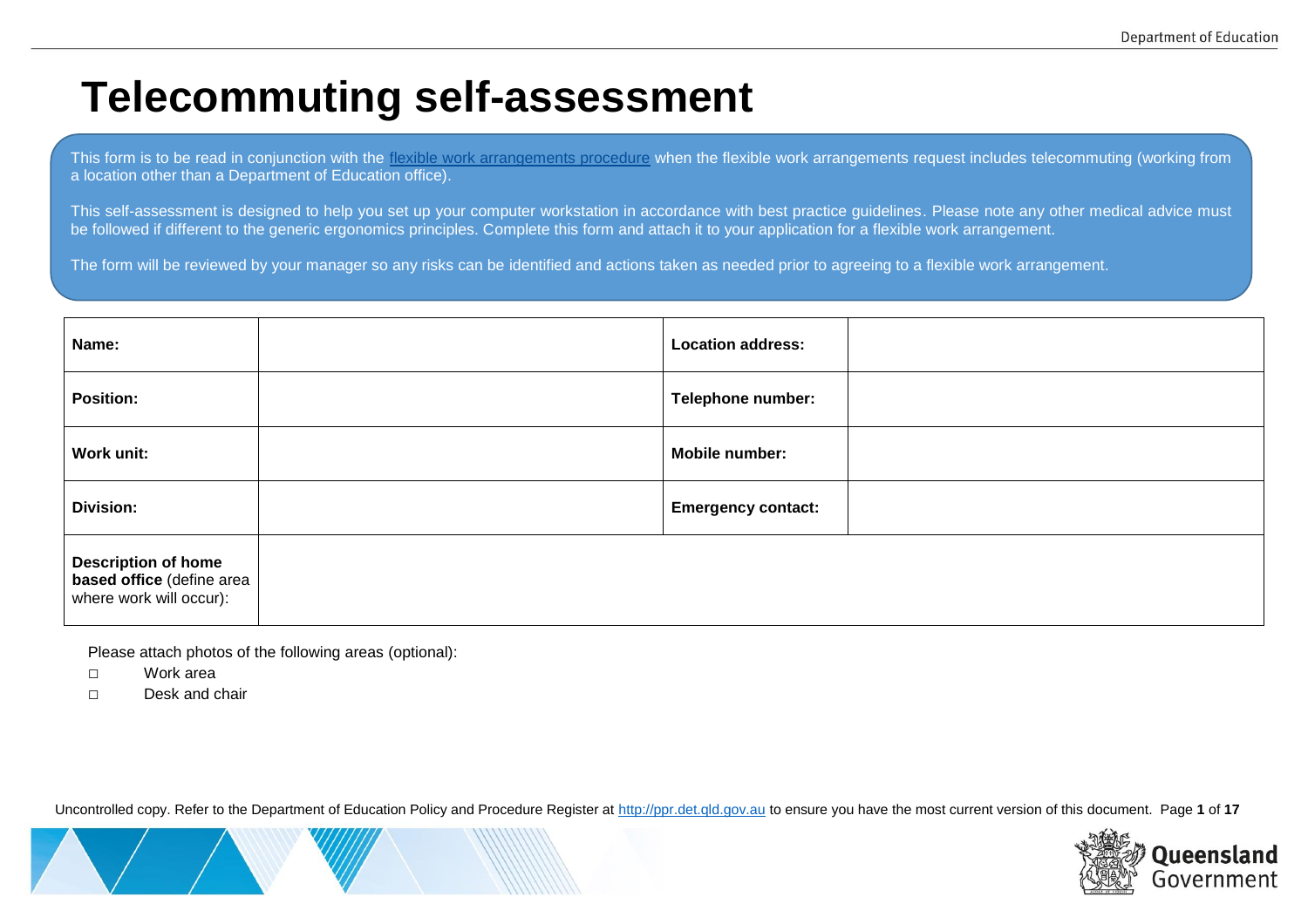### **This document is designed to help you set up your computer workstation in the best way possible according to best practice guidelines. Sitting comfortably may lower stress and reduce the potential for injuries caused by repetitive computer work and awkward postures.**

Note that the advice provided is of a generic nature and is not prescriptive. The most important thing is that you are comfortable at work. If you are experiencing discomfort, do not persevere and do not be afraid to make changes to your setup. If you share your desk with others always adjust your workstation to suit at the start of the work day.

Regardless of how well your computer and desk is set up, you should move often! The [Heart Foundation](https://www.heartfoundation.org.au/active-living/active-workplaces) suggests:

- Taking regular breaks from your computer. Get up and take a break every 30 minutes.
- Rotating standing tasks and sitting tasks across your shift.

Some examples of how you can stay active at work and cut down your sitting time include:

- Standing often even for a few seconds at a time.
- Have lunch and morning and afternoon tea away from your desk.
- Stand to retrieve folders and files off shelves in your workstation.
- Stand when you are on the phone (a headset or speaker phone can make it easier).
- If you have to sit during long phone conversations, stand periodically.
- Drink more water and walk to refill your glass or water bottle.
- Move your bin away from your desk so you have to get up to use it.
- Vary your tasks through the day so that you change your posture and use different muscles e.g. do some filing after a period of typing.
- Stretch regularly (refer to the department's 'Daily stretches for staff' poster).

It is not necessary to purchase a sit stand workstation to improve your posture and decrease risks of sedentary work. Getting up from your desk regularly can be just as effective to create a change in posture and burn calories. You can try to get in to the habit of sitting less by setting reminders on your phone or computer.

## **Postural comfort**

Study the diagram above showing good posture in sitting. Setting up your workstation to imitate this will go a long way towards minimising your risk of discomfort and injury at your desk.

Uncontrolled copy. Refer to the Department of Education Policy and Procedure Register at [http://ppr.det.qld.gov.au](http://ppr.det.qld.gov.au/) to ensure you have the most current version of this document. Page **2** of **17**



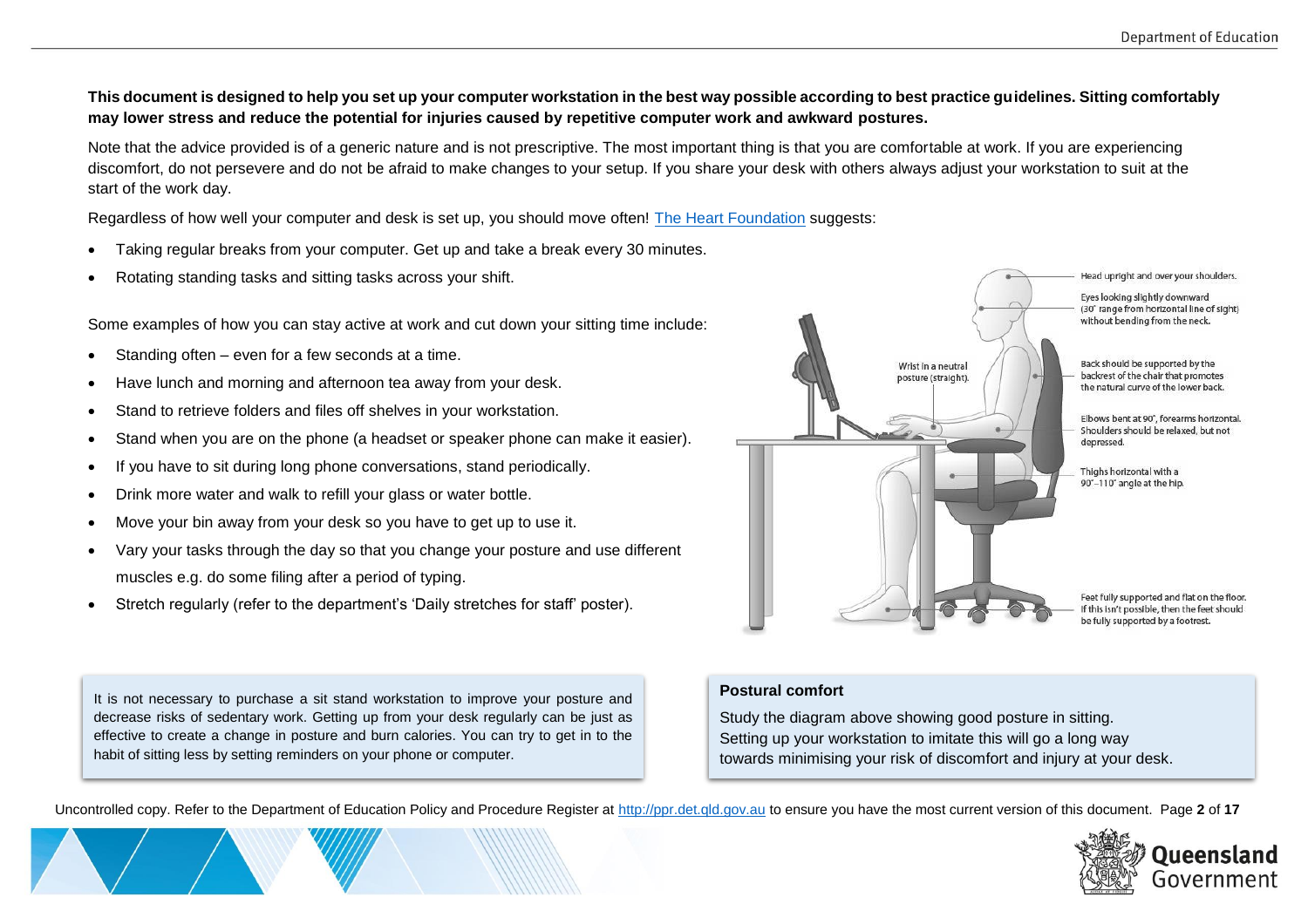# **Self-assessment checklist**

- Remember, the aim is to set yourself up so that you achieve a good natural sitting posture but you must regularly move for your health!
- Read each section carefully and tick yes, no or not applicable to each question. For additional advice, refer to the [Office ergonomics guideline.](https://education.qld.gov.au/initiativesstrategies/Documents/ergonomics-guide-staff.pdf#search=ergonomics)
- Be sure to return the completed form to your supervisor/manager and discuss any actions or requirements with them.

| Your work surface/desk<br>It is important to position your computer appropriately to optimise the space available<br>while ensuring good postures are maintained. To begin with, your desk should be<br>smooth and flat with your keyboard and mouse on the same level.                                                                                                                                                                                                                                  | Yes | <b>No</b> | N/A | <b>Suggested Actions/Notes</b>                                                                                                    |
|----------------------------------------------------------------------------------------------------------------------------------------------------------------------------------------------------------------------------------------------------------------------------------------------------------------------------------------------------------------------------------------------------------------------------------------------------------------------------------------------------------|-----|-----------|-----|-----------------------------------------------------------------------------------------------------------------------------------|
| 1.1 Is your desk height adjustable?<br>If yes, then sit back in your chair with your feet flat on the floor, your knees slightly lower than<br>your hips and your elbows by the side of your body bent like an L-shape. Adjust the desk<br>height so that your forearms rest on it parallel to the floor (see diagram on page 2).                                                                                                                                                                        |     |           |     | Adjust desk height accordingly<br>If non-adjustable, adjust your chair according to the<br>guidelines in section 2: "Your chair". |
| 1.2 Are you sitting facing the desk straight on with sufficient forearm support?<br>Aim to sit with your stomach parallel to the edge of the desk to avoid twisting your back and<br>neck. Try to get close enough so that you have enough desk space to rest your wrists/forearms<br>on between spells of typing (roughly 7 to 15cm from the edge of the desk and your keyboard).<br>If your desk is scalloped shaped (curved cut-out), sit so that your forearms have equal support<br>on either side. |     |           |     | Adjust orientation of self/desk items accordingly.                                                                                |
| 1.3 Is there sufficient room under your desk for you to comfortably stretch your legs?<br>Ensure there are no obstructions under your desk making you straddle or causing you to sit<br>with both legs to one side therefore twisting your body. Avoid crossing your legs.                                                                                                                                                                                                                               |     |           |     | Remove obstacles from under your desk.<br>Move your setup to somewhere without obstruction<br>where possible.                     |

Uncontrolled copy. Refer to the Department of Education Policy and Procedure Register at [http://ppr.det.qld.gov.au](http://ppr.det.qld.gov.au/) to ensure you have the most current version of this document. Page **3** of **17**

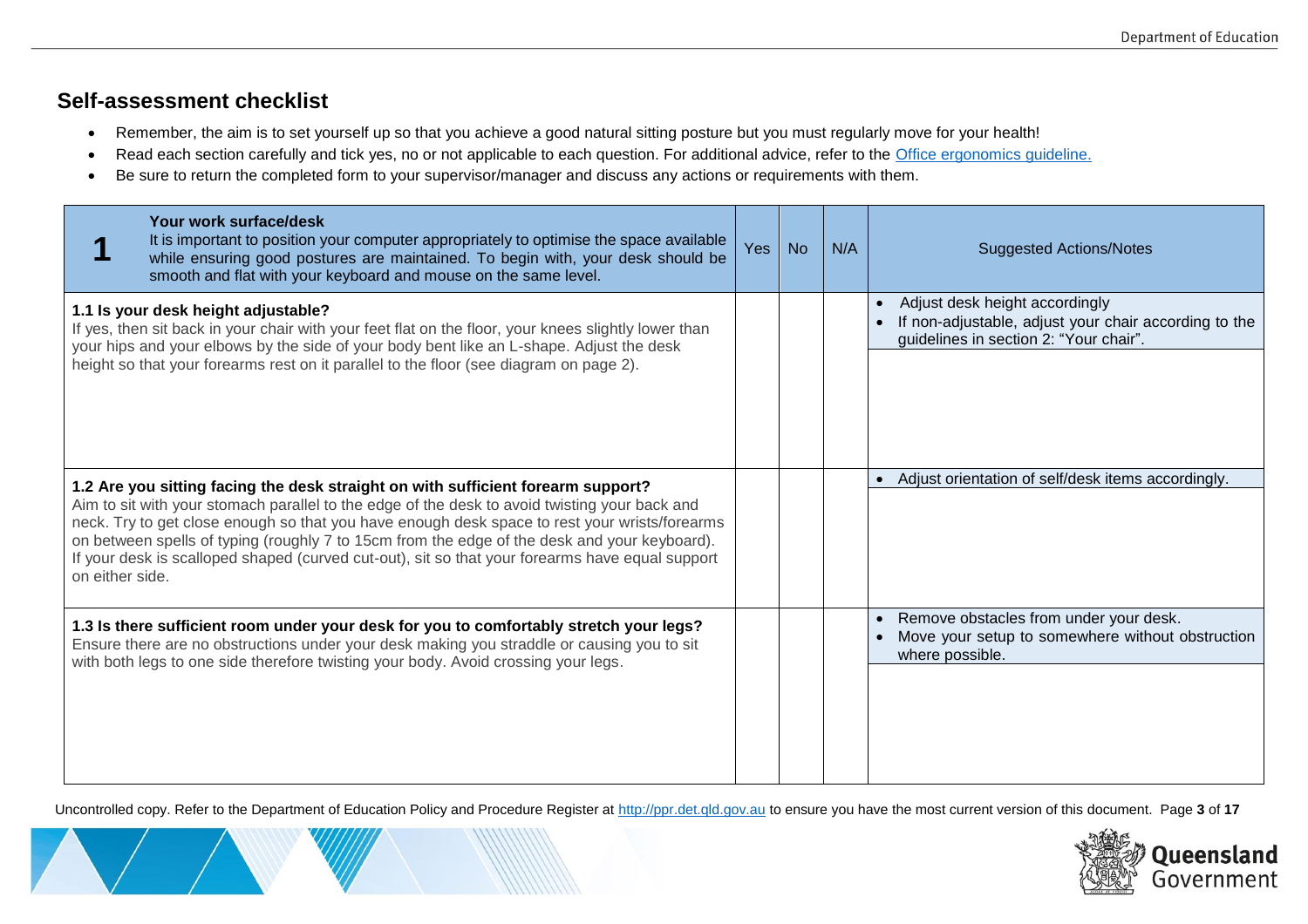| 1.4 Are frequently used items in the<br>Non-working area                                                                                                                                                                                                                                                                                          |            |           |     | Re-arrange workstation                                                                                                                                                                                                                              |
|---------------------------------------------------------------------------------------------------------------------------------------------------------------------------------------------------------------------------------------------------------------------------------------------------------------------------------------------------|------------|-----------|-----|-----------------------------------------------------------------------------------------------------------------------------------------------------------------------------------------------------------------------------------------------------|
| "usual work" zone and occasionally<br>used items in the "occasional work"<br><b>Occasional work</b><br>zone (see diagram)?<br>Determine what items are<br>used 'occasionally' or 'usually'<br>on your desk e.g. your phone,<br>sticky notes, stapler, water etc.<br>to avoid overreaching.                                                        |            |           |     |                                                                                                                                                                                                                                                     |
| <b>Your Chair</b><br>A comfortable chair that is in full working order is essential to a good setup. If there<br>$\bf{2}$<br>are levers and knobs on your chair (usually underneath), don't be afraid to use them!<br>To be effective, the chair needs to be adjusted to suit you and allow you to maintain<br>the natural "S-curve" of the back. | <b>Yes</b> | <b>No</b> | N/A | <b>Suggested Actions/Notes</b>                                                                                                                                                                                                                      |
| 2.1 Can the height of your chair be adjusted?<br>Adjust the height of your chair so that when your shoulders are relaxed (elbows by your sides),<br>your forearms rest horizontally on the desk with your elbows bent like an L-shape and your<br>knees are slightly lower than your hips (refer to diagram on page 2).                           |            |           |     | • No adjustment option to suit you? Obtain/use an<br>alternative chair with adjustable height - test other<br>chairs to identify suitable options. If you are going<br>to purchase a new chair trial it first before<br>purchasing from a supplier. |
| 2.2 Are your feet fully supported by the floor when you are seated?                                                                                                                                                                                                                                                                               |            |           |     | • Feet not flat after chair adjustment? Obtain and use<br>a footrest.                                                                                                                                                                               |
| After you have adjusted the chair height as recommended above, check whether your feet are<br>still flat on the floor.                                                                                                                                                                                                                            |            |           |     |                                                                                                                                                                                                                                                     |

Uncontrolled copy. Refer to the Department of Education Policy and Procedure Register at [http://ppr.det.qld.gov.au](http://ppr.det.qld.gov.au/) to ensure you have the most current version of this document. Page **4** of **17**

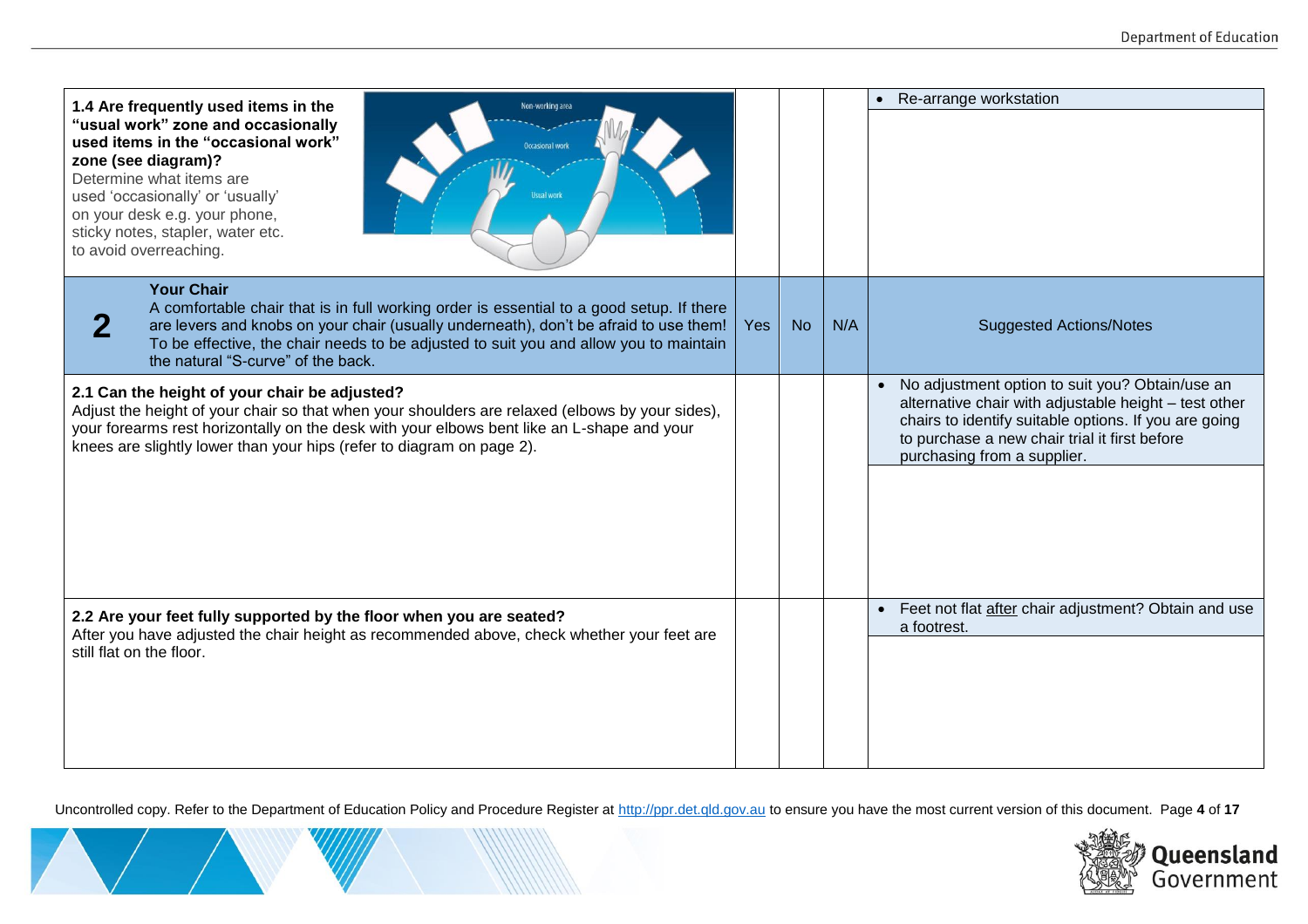| 2.3 Is the height of your chair's backrest adjustable?<br>Run your hand down the backrest until you feel the lumbar<br>support (protruding part). You should be able to adjust the height<br>of the backrest so that this lumbar support fits snuggly into the<br>natural curve of your lower back allowing you to maintain the<br>"S-curve". Secure in place when satisfied. |  | No adjustment option to suit you/back rest no<br>$\bullet$<br>longer adjustable? Obtain an alternative chair with<br>adjustable backrest height - see notes above about<br>trials.<br>If no/inadequate lumbar support consider a lumbar<br>$\bullet$<br>roll. |
|-------------------------------------------------------------------------------------------------------------------------------------------------------------------------------------------------------------------------------------------------------------------------------------------------------------------------------------------------------------------------------|--|---------------------------------------------------------------------------------------------------------------------------------------------------------------------------------------------------------------------------------------------------------------|
| 2.4 Is your back at a comfortable angle with adequate support?<br>Sit with your bottom as far back in the chair as you can to achieve the desired $90^{\circ} - 110^{\circ}$ angle<br>at the hip. Ensure your back rests comfortably against the back of the chair for adequate<br>support.                                                                                   |  | Inadequate support? Consider a chair with a<br>$\bullet$<br>larger/alternative backrest.                                                                                                                                                                      |
| 2.5 Is there a 2-3 finger-width gap between the back of your<br>knees and the seat edge?<br>Not enough support under the thighs (i.e. the gap is greater than 2-3<br>fingers width) will cause discomfort and too much pressure (i.e. the<br>chair is pressing on the back of your knee) may affect circulation.                                                              |  | Seat pan too deep? Consider a back support to<br>reduce depth or a chair with a shallow seat pan.<br>Too shallow? Obtain/use an alternative chair with<br>deeper seat pan.                                                                                    |
| 2.6 Do your armrests allow you to get close to your workstation?<br>If the chair has armrests and you like using them make sure they are adjusted to elbow height<br>with your shoulders relaxed. They must not prevent you from sitting close to the edge of the<br>desk or restrict natural movements.                                                                      |  | Adjust armrests.<br>$\bullet$<br>Remove armrests if impeding movement or if<br>preferred.                                                                                                                                                                     |

Uncontrolled copy. Refer to the Department of Education Policy and Procedure Register at [http://ppr.det.qld.gov.au](http://ppr.det.qld.gov.au/) to ensure you have the most current version of this document. Page **5** of **17**

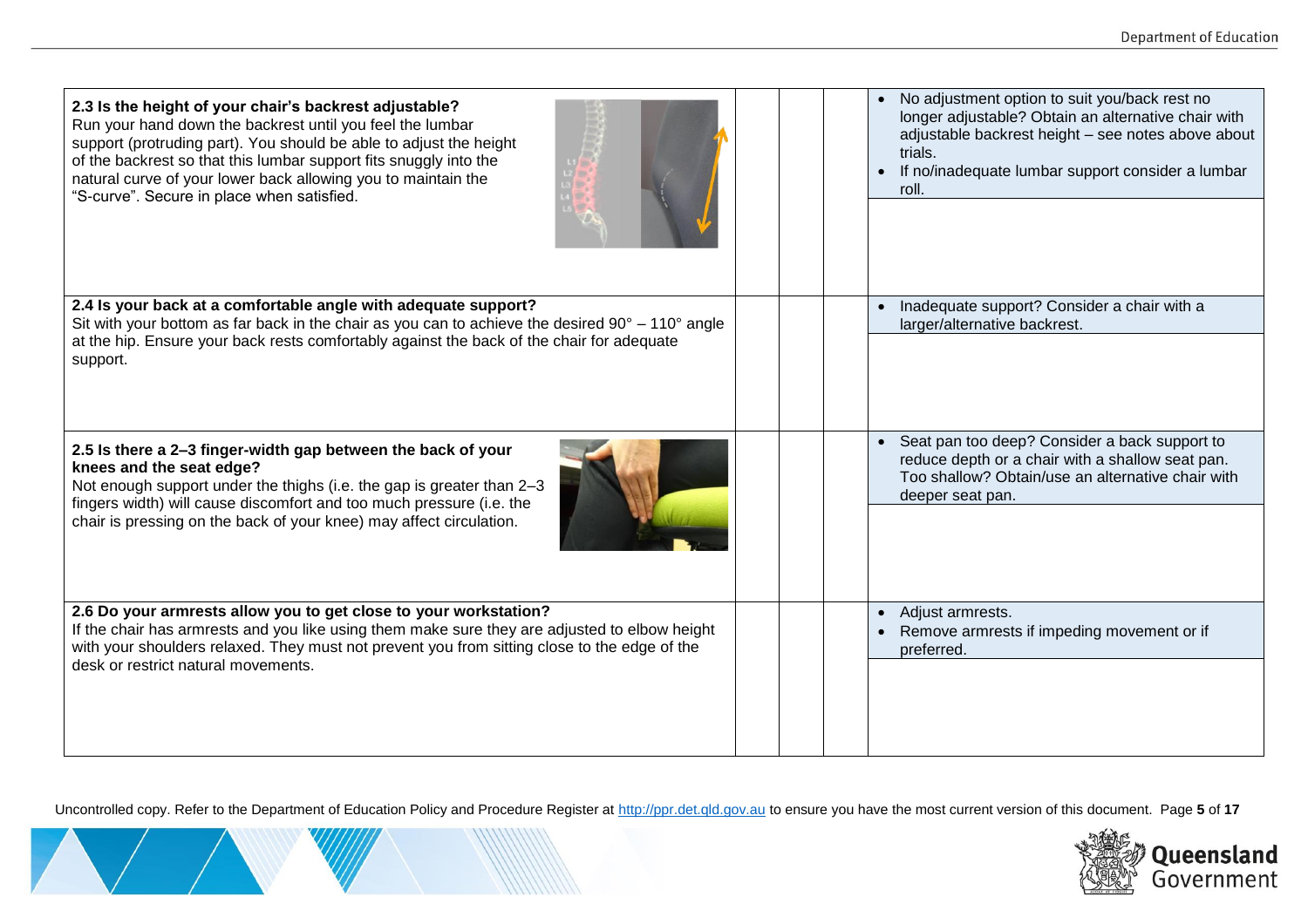| <b>Your monitor/s</b><br>Sizes of monitors can vary greatly and there is a growing trend for staff to use dual<br>monitors (or more). The positioning of your monitor/s is important for the health of<br>your head, neck, shoulders and eyes. | <b>Yes</b> | <b>No</b> | N/A | <b>Suggested Actions/Notes</b>                                                                                     |
|------------------------------------------------------------------------------------------------------------------------------------------------------------------------------------------------------------------------------------------------|------------|-----------|-----|--------------------------------------------------------------------------------------------------------------------|
| <b>Single monitor</b>                                                                                                                                                                                                                          |            |           |     |                                                                                                                    |
| 3.1 Is your monitor positioned centrally in front of you?<br>If your monitor is slightly off to the left or right, it could cause neck and shoulder pain from<br>inadvertent twisting.                                                         |            |           |     | Reposition monitor.<br>$\bullet$                                                                                   |
| 3.2 Is your monitor positioned at least an arm's length away?<br>Too close or too far away may cause eye strain.                                                                                                                               |            |           |     | Reposition monitor - relative to your visual acuity<br>$\bullet$<br>and glasses etc.                               |
| 3.3 Is your monitor height slightly below eye level and tilted<br>upwards slightly? Avoid a forward head posture as this puts<br>extra strain on your muscles and may cause neck pain, headaches, etc.                                         |            |           |     | Add or remove monitor stand.<br>$\bullet$<br>Adjust monitor height.<br>$\bullet$<br>Adjust monitor tilt mechanism. |
| 3.4 Is your monitor and work surface free from glare?<br>Glare may cause eyestrain and headaches.                                                                                                                                              |            |           |     | Adjust overhead lighting.<br>$\bullet$<br>Cover windows.                                                           |

Uncontrolled copy. Refer to the Department of Education Policy and Procedure Register at [http://ppr.det.qld.gov.au](http://ppr.det.qld.gov.au/) to ensure you have the most current version of this document. Page **6** of **17**

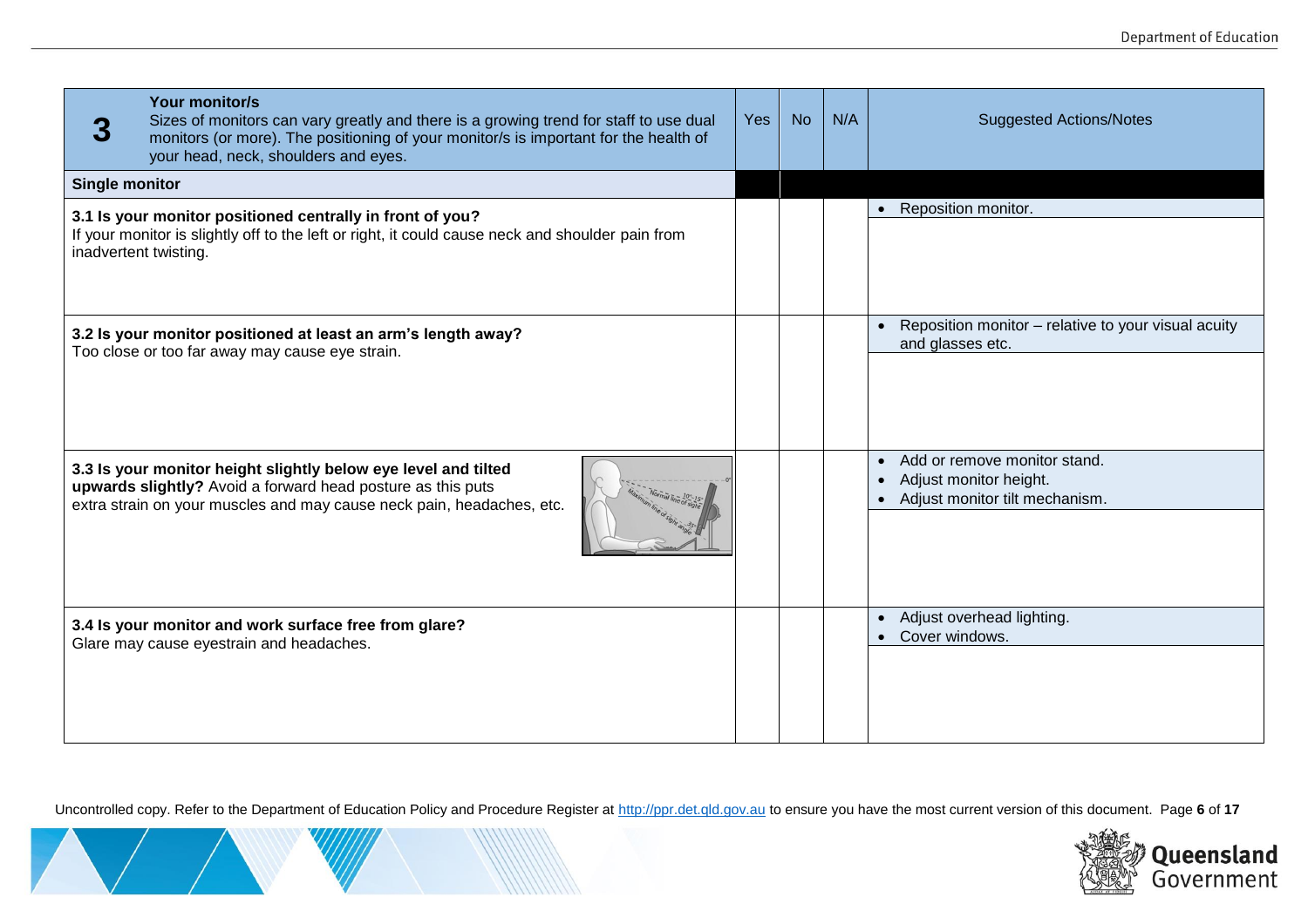| Dual monitors Consider if you really need more than one - there may be a greater risk for<br>using repetitive muscle exertions for your head, neck and eyes to visually scan info.                                                                                                                                 |  |                                                                                         |
|--------------------------------------------------------------------------------------------------------------------------------------------------------------------------------------------------------------------------------------------------------------------------------------------------------------------|--|-----------------------------------------------------------------------------------------|
| 3.5 Are your monitors of equal size and their properties (brightness, contrast, font size<br>etc.) matched?<br>The more closely matched the monitors, the better it is for your eyes.                                                                                                                              |  | Obtain the same sized monitors.<br>Adjust the font size and brightness levels to match. |
| 3.6 If your work involves looking at both monitors<br>equally, are they positioned right next to each other<br>(touching), directly in front of you and angled slightly in<br>an arc so they are equal distances away?<br>Use your eyes to look between screens not your neck.                                     |  | Reposition monitors.                                                                    |
| 3.7 If your work involves looking at one monitor for most of the time (primary monitor),<br>is it as close to directly in front as possible?<br>Less important information should be at the periphery to avoid twisting the body or neck so place<br>your second monitor to the side next to your primary monitor. |  | Reposition monitors.                                                                    |

Uncontrolled copy. Refer to the Department of Education Policy and Procedure Register at [http://ppr.det.qld.gov.au](http://ppr.det.qld.gov.au/) to ensure you have the most current version of this document. Page **7** of **17**

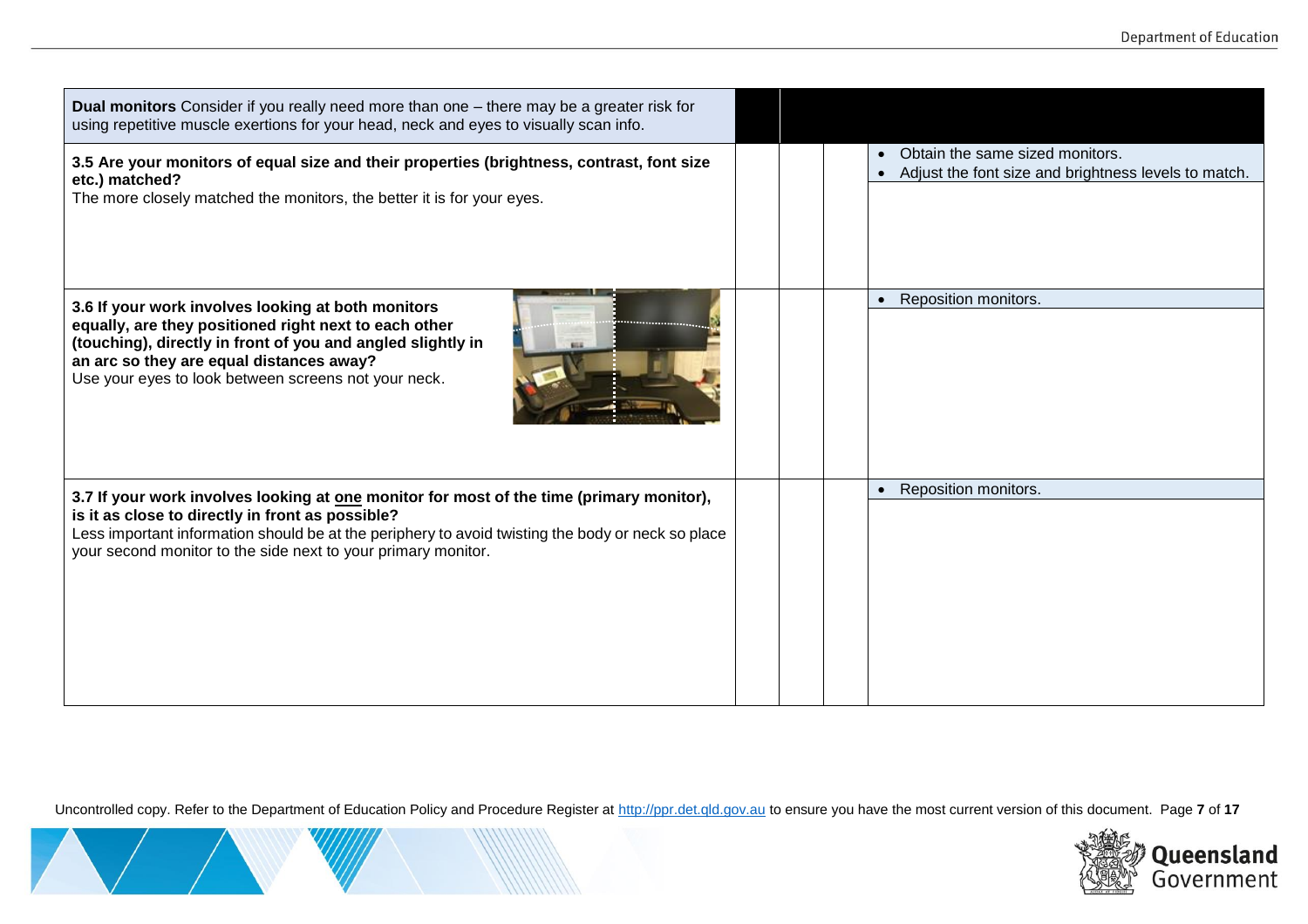|                                                                                                                                                                                     | Your keyboard and mouse<br>Ensure you take short breaks of approximately 30-60 seconds as needed when<br>using a keyboard and change activities to relieve fatigue and rest tired muscles.<br>Limit use of the mouse if it causes pain or discomfort by using keyboard shortcuts. | Yes | <b>No</b> | N/A | <b>Suggested Actions/Notes</b>                                                                            |
|-------------------------------------------------------------------------------------------------------------------------------------------------------------------------------------|-----------------------------------------------------------------------------------------------------------------------------------------------------------------------------------------------------------------------------------------------------------------------------------|-----|-----------|-----|-----------------------------------------------------------------------------------------------------------|
|                                                                                                                                                                                     | 4.1 Are your keyboard and mouse level on your work surface and at elbow height?<br>Some desks have a keyboard tray (shelf) so it is important to ensure the mouse is on the same<br>level as your keyboard to prevent unnecessary repetitive shoulder flexion movements.          |     |           |     | Rearrange workstation.<br>Obtain larger keyboard tray if necessary.                                       |
|                                                                                                                                                                                     | 4.2 If you rarely use the numeric keypad, is the centre of the alpha keypad in line with<br>your midline (typically where the letter G sits)?<br>Sitting with the alpha keypad slightly off-centre is not uncommon and can easily be corrected.                                   |     |           |     | Move keyboard to correct position.<br>$\bullet$<br>Consider using a keyboard without a numeric<br>keypad. |
| 4.3 Is your keyboard<br>flat?<br>Aim to keep your<br>wrists in a neutral<br>position and avoid<br>bending them by<br>keeping your keyboard<br>flat (not propped up on<br>its legs). |                                                                                                                                                                                                                                                                                   |     |           |     | • Adjust keyboard.<br>• Move mouse.                                                                       |
|                                                                                                                                                                                     |                                                                                                                                                                                                                                                                                   |     |           |     |                                                                                                           |

Uncontrolled copy. Refer to the Department of Education Policy and Procedure Register at [http://ppr.det.qld.gov.au](http://ppr.det.qld.gov.au/) to ensure you have the most current version of this document. Page **8** of **17**

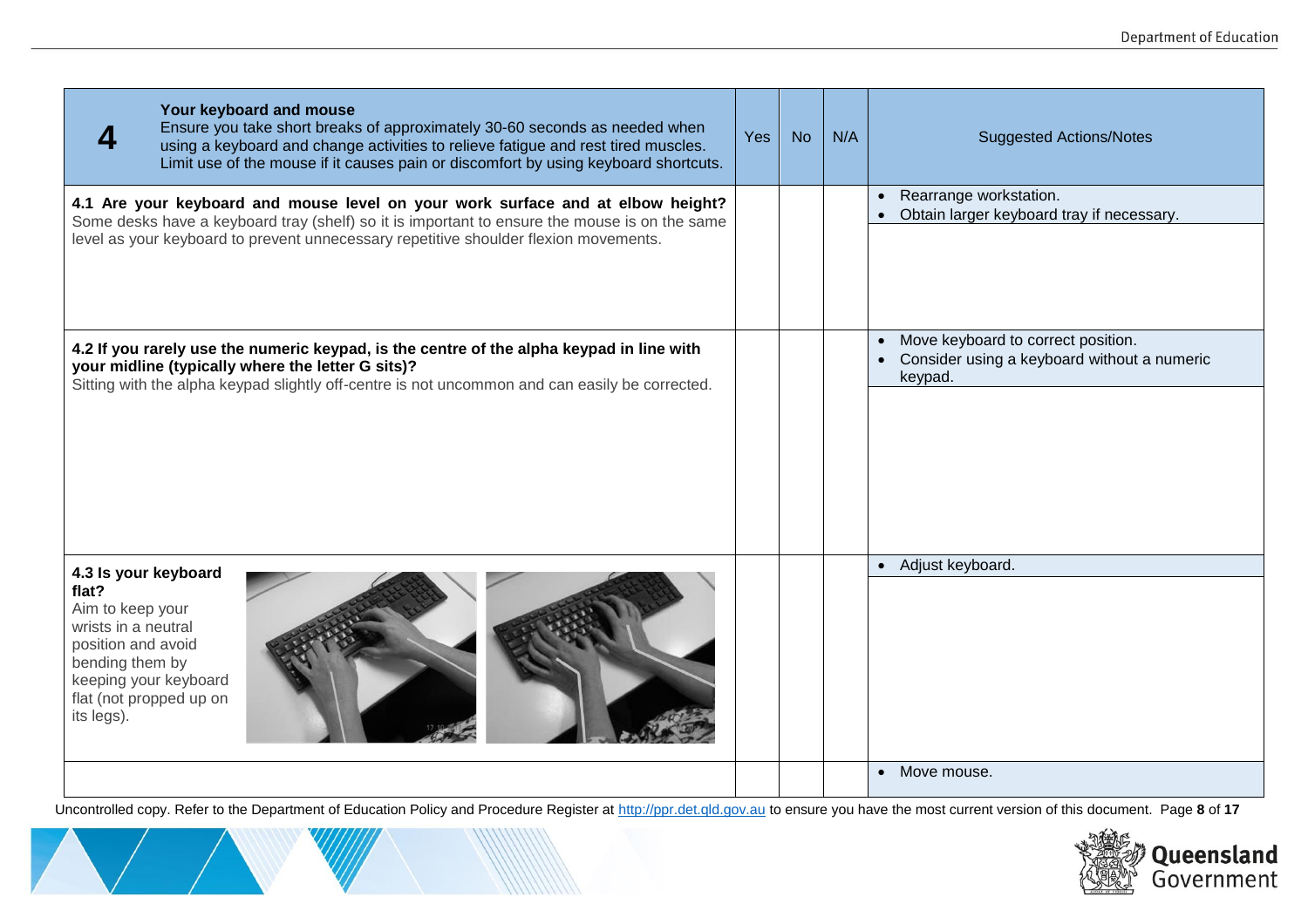| 4.4 Is your mouse comfortable to use?<br>When using your mouse, keep your wrists straight and<br>your upper arms relaxed. If using your mouse for long<br>periods, consider bringing the mouse directly in front of<br>you and pushing your keyboard back. You can always rest<br>your dominant hand by switching to your non-dominant<br>hand for brief periods.                                                                                                                                                                                        |            |           |     | Remove armrests if impeding movement or if<br>preferred.                                                                  |
|----------------------------------------------------------------------------------------------------------------------------------------------------------------------------------------------------------------------------------------------------------------------------------------------------------------------------------------------------------------------------------------------------------------------------------------------------------------------------------------------------------------------------------------------------------|------------|-----------|-----|---------------------------------------------------------------------------------------------------------------------------|
| <b>Accessories and laptops</b><br>5<br>Accessories can improve your workstation setup but it's important to choose the<br>most suitable option and trial items where possible.                                                                                                                                                                                                                                                                                                                                                                           | <b>Yes</b> | <b>No</b> | N/A | <b>Suggested Actions/Notes</b>                                                                                            |
| 5.1 Do you often transcribe work from documents/repeatedly<br>refer to papers whilst typing or perform reading and writing<br>tasks?<br>Consider a document holder that preferably sits between the keyboard<br>and monitor to eliminate head movement. Alternatively position one<br>adjacent to your monitor and try using your eyes instead of moving<br>your head to view. When performing reading or writing tasks,<br>preferably move to a clear part of the desk in your chair to avoid<br>twisting and use an angle board/desk slope or similar. |            |           |     | Obtain a document holder.<br>Make space on your desk for writing tasks.<br>$\bullet$<br>Obtain an angle board/desk slope. |
| 5.2 Are you using a headset or speakerphone if you are writing or keying while talking on<br>the phone?<br>Avoid an awkward neck posture cradling the phone between your ear and shoulder by using<br>alternative methods such as a speakerphone or headset.                                                                                                                                                                                                                                                                                             |            |           |     | • Obtain a headset if using the phone and keyboard<br>simultaneously.                                                     |
| <b>Laptops</b>                                                                                                                                                                                                                                                                                                                                                                                                                                                                                                                                           |            |           |     |                                                                                                                           |

Uncontrolled copy. Refer to the Department of Education Policy and Procedure Register at [http://ppr.det.qld.gov.au](http://ppr.det.qld.gov.au/) to ensure you have the most current version of this document. Page **9** of **17**

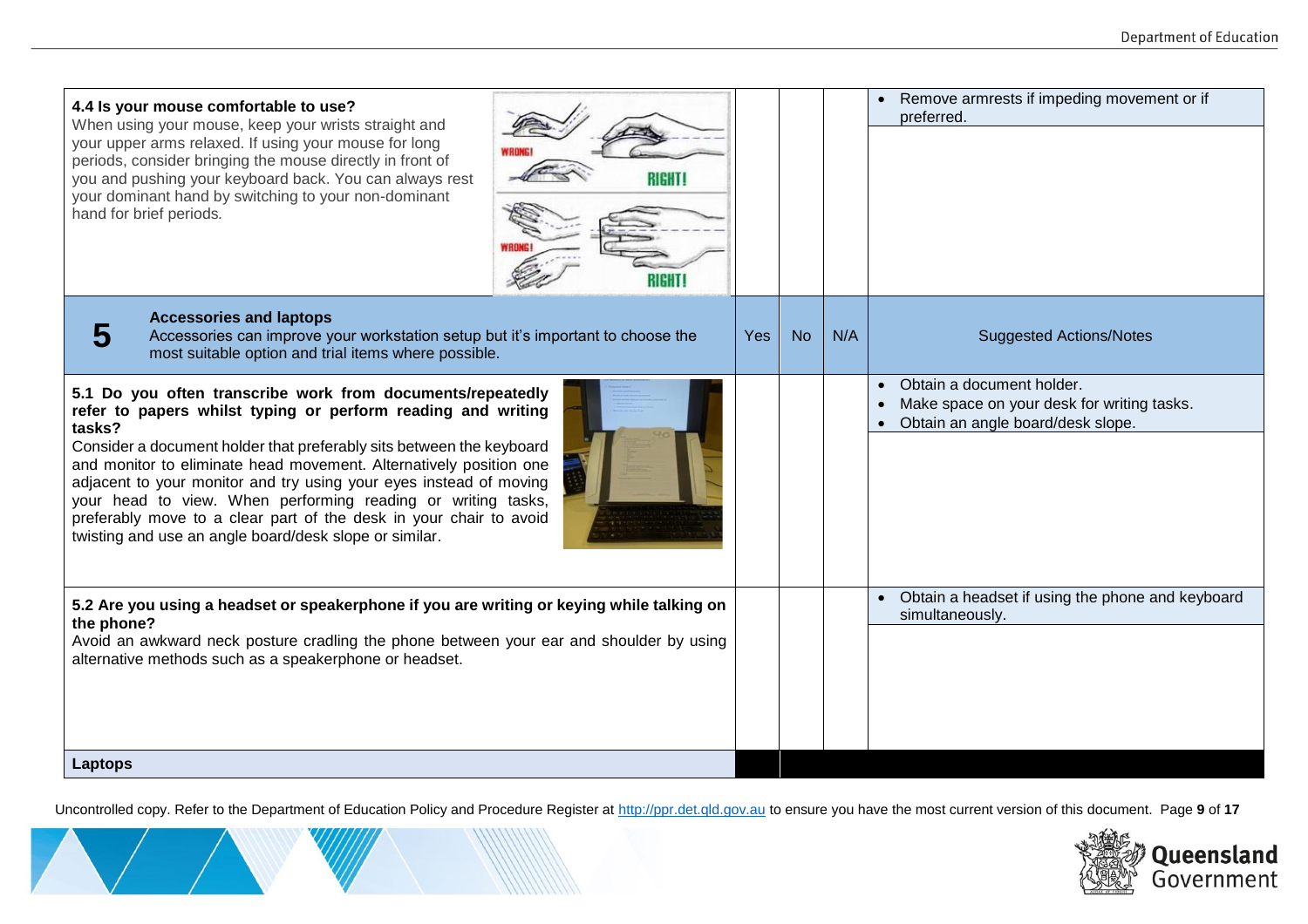

Uncontrolled copy. Refer to the Department of Education Policy and Procedure Register at [http://ppr.det.qld.gov.au](http://ppr.det.qld.gov.au/) to ensure you have the most current version of this document. Page **10** of **17**



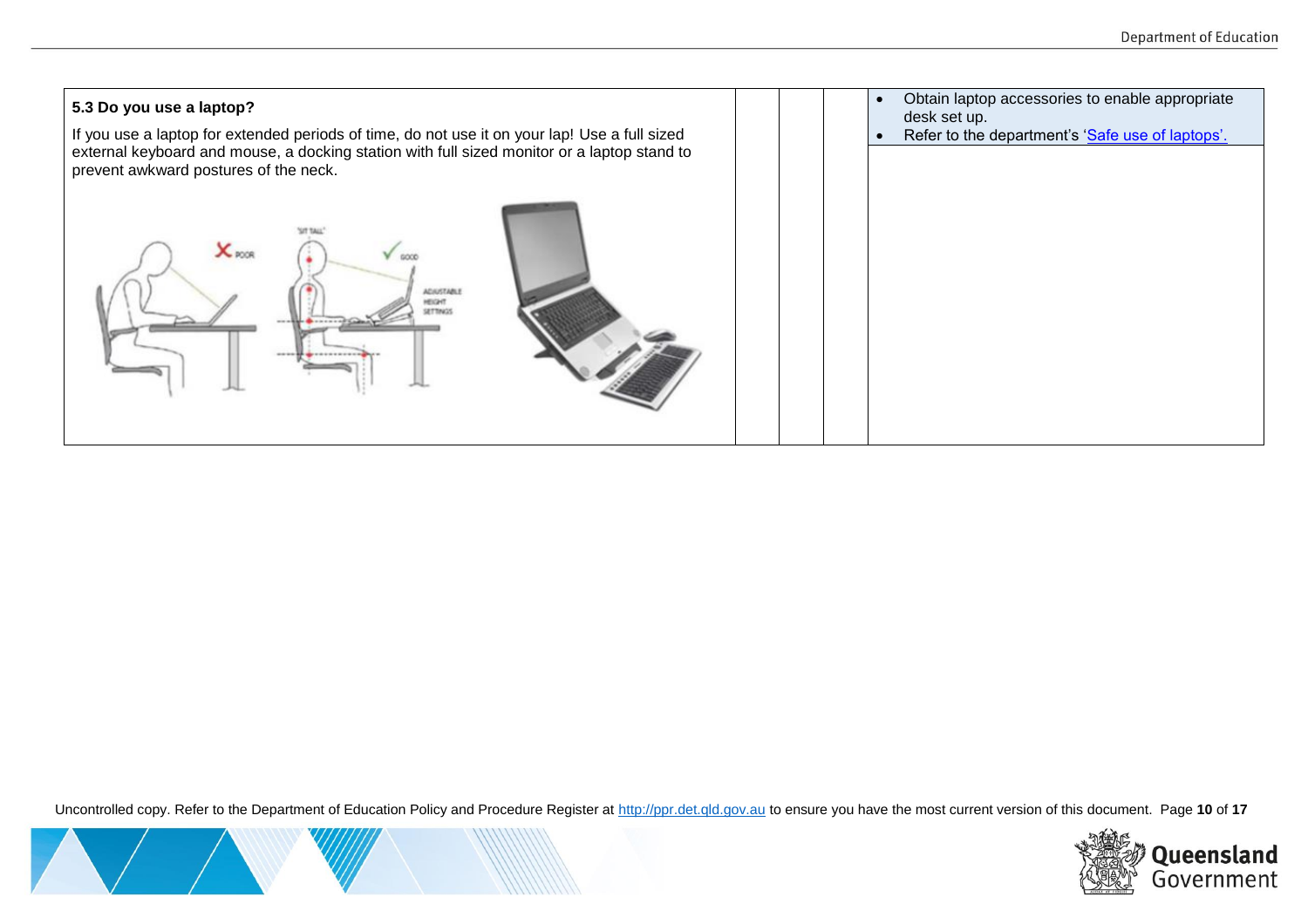| <b>Computer stress</b><br>As great as computers are, they can also be frustrating especially when they go slow,<br>6<br>applications crash or do not open and you lose your work. Relieving computer stress<br>can be just as important as sitting comfortably.                                                                                                                                                                                                                                              | Yes | <b>No</b> | N/A | <b>Suggested Actions/Notes</b>                                                                                                                                                                                                                                                                                                                                                                                                                                                                                                                                                                                                                                                                                                                                                                                                                                                                                                                                                                                                                                         |
|--------------------------------------------------------------------------------------------------------------------------------------------------------------------------------------------------------------------------------------------------------------------------------------------------------------------------------------------------------------------------------------------------------------------------------------------------------------------------------------------------------------|-----|-----------|-----|------------------------------------------------------------------------------------------------------------------------------------------------------------------------------------------------------------------------------------------------------------------------------------------------------------------------------------------------------------------------------------------------------------------------------------------------------------------------------------------------------------------------------------------------------------------------------------------------------------------------------------------------------------------------------------------------------------------------------------------------------------------------------------------------------------------------------------------------------------------------------------------------------------------------------------------------------------------------------------------------------------------------------------------------------------------------|
| 6.1 Does your computer slowdown, crash or experience lengthy boot-up times and<br>interrupted connectivity more frequently than usual or seemingly more readily than those<br>around you?<br>If your computer appears to be performing less effectively than usual and it is not an isolated<br>incident, then it is important to get it checked out to prevent rising stress levels. If waiting for<br>technical support to resolve the issue is frustrating, try working on something else in the interim. |     |           |     | Raise the issue with your supervisor/manager -<br>this may be a key factor to the effectivenss of a<br>working from home arrangement.<br>Ask for help - If using a network computer use<br>Service Centre Online (SCO) (departmental<br>employees only) to log a request online, find self-<br>help articles or check for current ICT outages. For<br>urgent issues, call 1800 680 445.<br>Continue to monitor system performance in<br>consultation with your supervisor/manager.<br>Backup your files regularly.<br>Be prepared - read manuals and books on<br>computers to understand how your systems work.<br>Take regular breaks from your computer. Get up<br>and take a break every 30 minutes.<br>Stand often - even for a few seconds at a time<br>Have lunch and morning and afternoon tea away<br>from your desk.<br>Vary your tasks through the day so that you<br>change your posture and use different muscles<br>e.g. do some filing after a period of typing.<br>Stretch regularly (refer to the department's 'Daily<br>stretches for staff' poster). |
| <b>Sit stand workstations</b>                                                                                                                                                                                                                                                                                                                                                                                                                                                                                |     |           |     |                                                                                                                                                                                                                                                                                                                                                                                                                                                                                                                                                                                                                                                                                                                                                                                                                                                                                                                                                                                                                                                                        |

Uncontrolled copy. Refer to the Department of Education Policy and Procedure Register at [http://ppr.det.qld.gov.au](http://ppr.det.qld.gov.au/) to ensure you have the most current version of this document. Page **11** of **17**

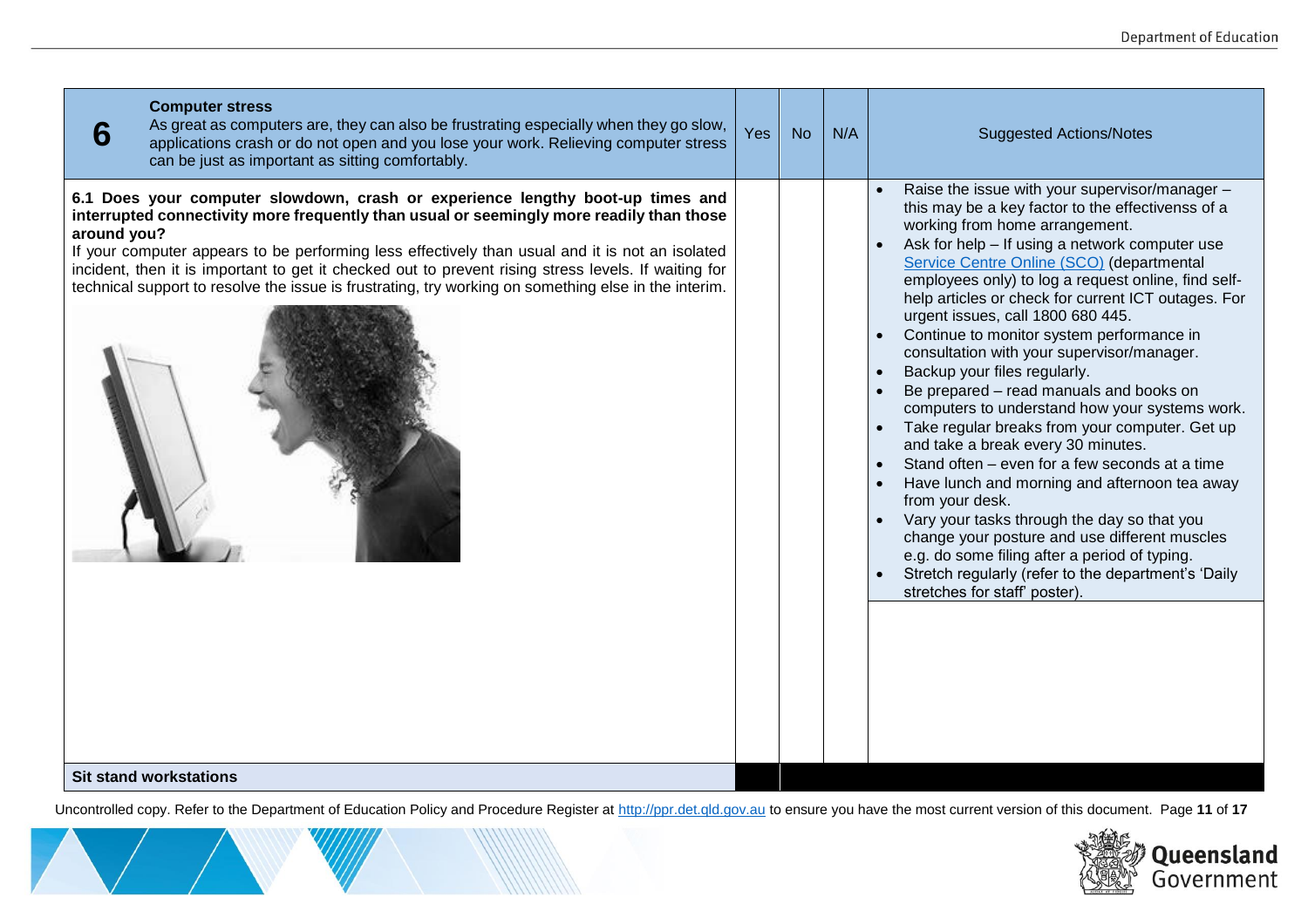| 6.2 How should you use your workstations?<br>Ensure your upper limbs are positioned appropriately and maintained when using the mouse<br>and keyboard (elbows by sides with no reaching). Postures are to be alternated during the day<br>with a maximum (cumulative) of four hours standing (unless medical advice states otherwise).<br>Make sure low heeled shoes are worn. |     |           |     | Follow the Safe use of sit/stand workstations fact<br>$\bullet$<br>sheet.                                                                                                                                                             |
|--------------------------------------------------------------------------------------------------------------------------------------------------------------------------------------------------------------------------------------------------------------------------------------------------------------------------------------------------------------------------------|-----|-----------|-----|---------------------------------------------------------------------------------------------------------------------------------------------------------------------------------------------------------------------------------------|
| <b>Hazardous substances</b>                                                                                                                                                                                                                                                                                                                                                    | Yes | <b>No</b> | N/A | <b>Suggested Actions/Notes</b>                                                                                                                                                                                                        |
| 7.1 Where the telecommuter is exposed to hazardous substances as part of their work<br>tasks (e.g. toners for printers/copiers) are appropriate measures in place to ensure safe<br>handling of hazardous substances?                                                                                                                                                          |     |           |     | Eliminate use of hazardous substances.<br>$\bullet$<br>• Access SDS for chemicals.<br>Follow instructions regarding use/disposal.<br>$\bullet$<br>Risk Assessments (if required for hazardous<br>substances).<br>Use PPE as required. |

Uncontrolled copy. Refer to the Department of Education Policy and Procedure Register at [http://ppr.det.qld.gov.au](http://ppr.det.qld.gov.au/) to ensure you have the most current version of this document. Page **12** of **17**

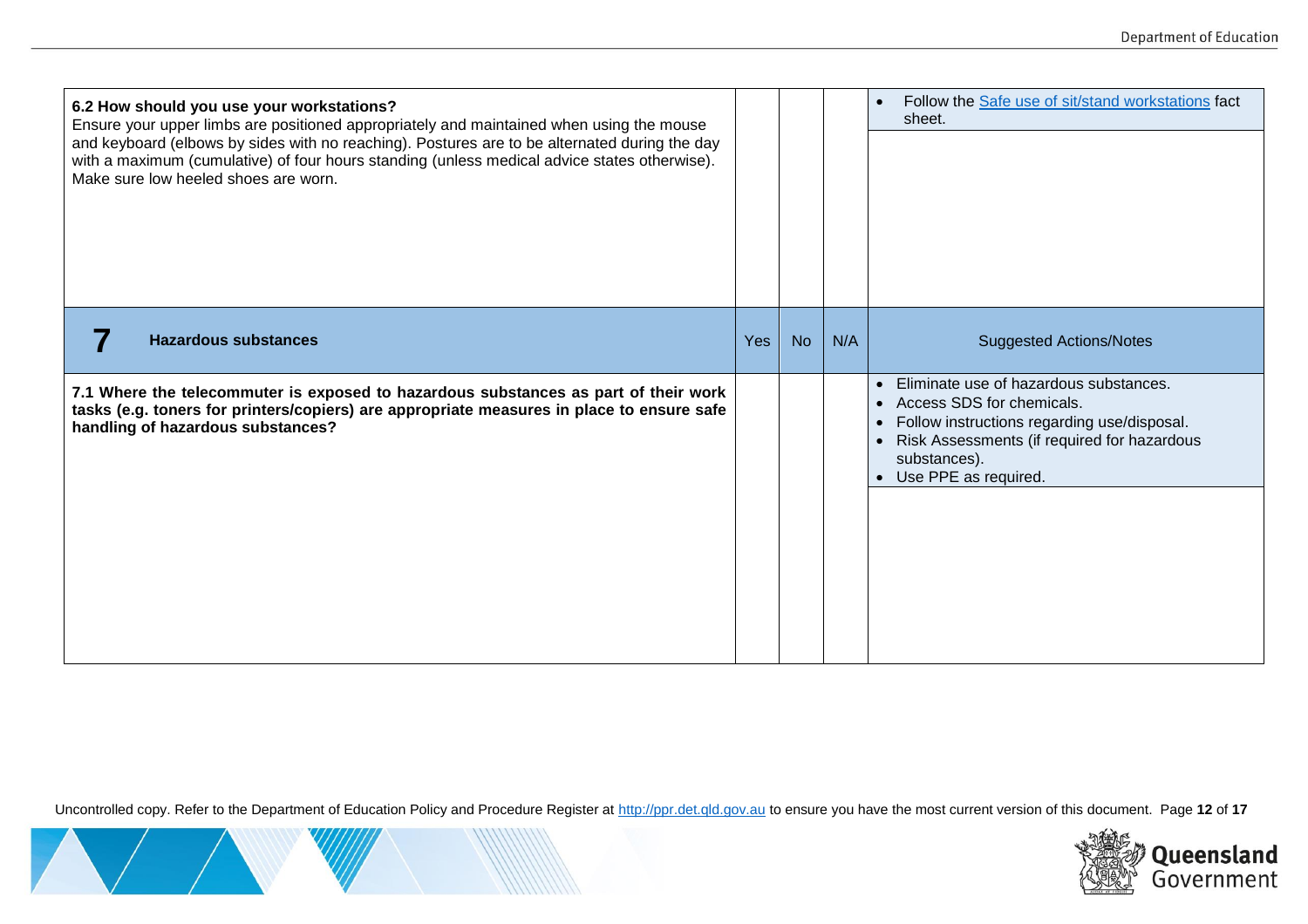| 8<br><b>Access and egress</b>                                                                                     | <b>Yes</b> | <b>No</b> | N/A | <b>Suggested Actions/Notes</b>                                                             |
|-------------------------------------------------------------------------------------------------------------------|------------|-----------|-----|--------------------------------------------------------------------------------------------|
| 8.1 Are stairs, pathways and entrances free from any obstructions and trip hazards (e.g.<br>electrical cords)?    |            |           |     | Remove obstructions.<br>$\bullet$<br>Rearrange or tape down electrical cords.<br>$\bullet$ |
|                                                                                                                   |            |           |     |                                                                                            |
|                                                                                                                   |            |           |     |                                                                                            |
| 8.2 Are paths to exits sufficiently wide and free of trip hazards and obstructions to allow<br>unimpeded passage? |            |           |     |                                                                                            |
|                                                                                                                   |            |           |     |                                                                                            |
| 8.3 Are stairs, pathways and entrances in good condition?                                                         |            |           |     |                                                                                            |
|                                                                                                                   |            |           |     |                                                                                            |
| 8.4 Are stairs, pathways and entrances well lit and easily visible?                                               |            |           |     |                                                                                            |
|                                                                                                                   |            |           |     |                                                                                            |
| 8.5 Are stairs, pathways and entrances provided with handrails where required?                                    |            |           |     |                                                                                            |
|                                                                                                                   |            |           |     |                                                                                            |
| 9<br><b>Electrical</b>                                                                                            | <b>Yes</b> | <b>No</b> | N/A | <b>Suggested Actions / Notes</b>                                                           |

Uncontrolled copy. Refer to the Department of Education Policy and Procedure Register at [http://ppr.det.qld.gov.au](http://ppr.det.qld.gov.au/) to ensure you have the most current version of this document. Page **13** of **17**

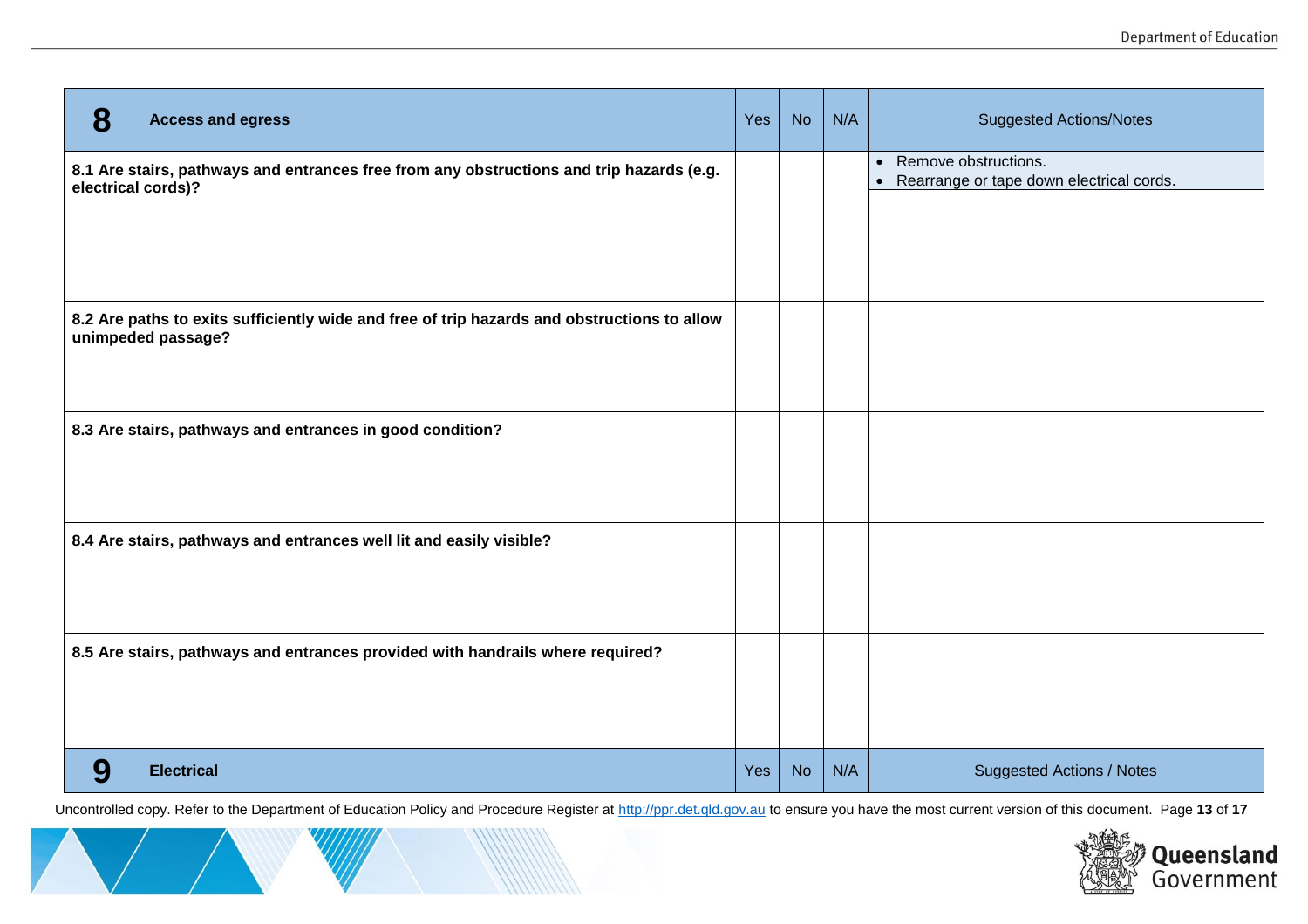| 9.1 Is electrical equipment free from obvious damage?                                                                          |     |           |     | • Frayed cords, damaged power boards or other faulty<br>electrical equipment is to be removed from use. |
|--------------------------------------------------------------------------------------------------------------------------------|-----|-----------|-----|---------------------------------------------------------------------------------------------------------|
| 9.2 Are there a sufficient number of power points to avoid overloading?                                                        |     |           |     | • Power boards are to be used not double adaptors.                                                      |
| 9.3 Is electrical equipment protected from damage? Is a safety switch installed at the<br>location and is it tested regularly? |     |           |     | • What strategies are in place for electrical safety?                                                   |
| <b>10</b><br><b>Fire Safety</b>                                                                                                | Yes | <b>No</b> | N/A | <b>Suggested Actions/Notes</b>                                                                          |
| 10.1 Are smoke alarms installed and maintained?                                                                                |     |           |     | Install smoke alarm.<br>$\bullet$<br>Check annually.<br>$\bullet$                                       |
| <b>Emergency preparedness</b>                                                                                                  | Yes | <b>No</b> | N/A | <b>Suggested Actions / Notes</b>                                                                        |

Uncontrolled copy. Refer to the Department of Education Policy and Procedure Register at [http://ppr.det.qld.gov.au](http://ppr.det.qld.gov.au/) to ensure you have the most current version of this document. Page **14** of **17**

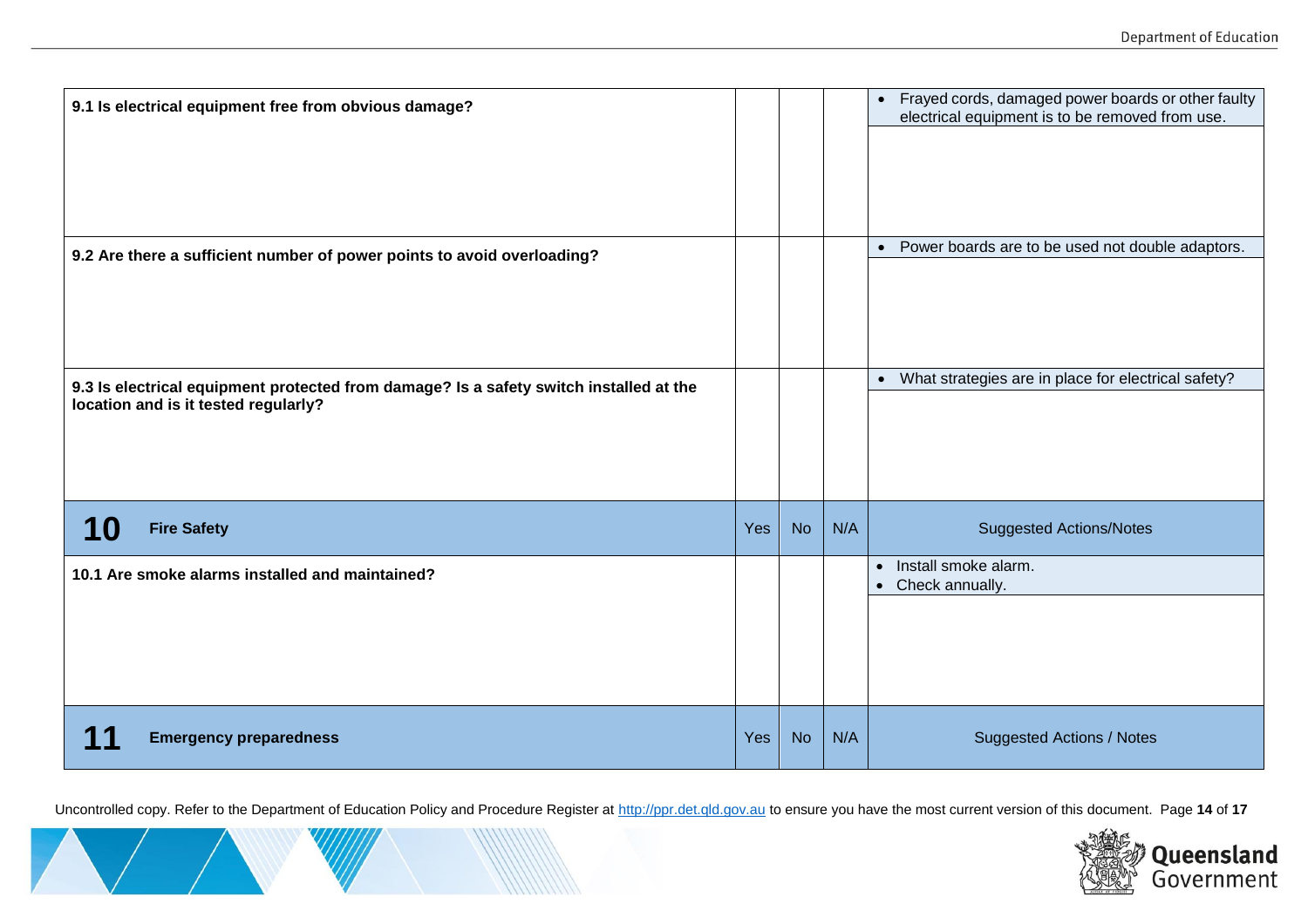| 11.1                                                                                    | In the event of an emergency has the employee developed a plan for:<br>Evacuation e.g. a fire in the home.<br><b>Medical emergency.</b> |     |           |     | Develop an emergency evacuation strategy -<br>$\bullet$<br>consider whether small fires will be addressed (e.g.<br>need for a relevant fire extinguisher or blanket) or<br>evacuation will occur.<br>In the event of a medical emergency for the<br>$\bullet$<br>employee who will be contacted and how this will be<br>achieved? |
|-----------------------------------------------------------------------------------------|-----------------------------------------------------------------------------------------------------------------------------------------|-----|-----------|-----|-----------------------------------------------------------------------------------------------------------------------------------------------------------------------------------------------------------------------------------------------------------------------------------------------------------------------------------|
|                                                                                         | <b>Noise</b>                                                                                                                            | Yes | <b>No</b> | N/A | <b>Suggested Actions / Notes</b>                                                                                                                                                                                                                                                                                                  |
| 12.1 Is the noise in the immediate area low enough not to be disruptive or distracting? |                                                                                                                                         |     |           |     | Eliminate/Reduce noise to an acceptable level.<br>$\bullet$                                                                                                                                                                                                                                                                       |
|                                                                                         |                                                                                                                                         |     |           |     |                                                                                                                                                                                                                                                                                                                                   |
| 13                                                                                      | <b>Air circulation</b>                                                                                                                  | Yes | <b>No</b> | N/A | <b>Suggested Actions / Notes</b>                                                                                                                                                                                                                                                                                                  |
| 13.1 Is the air circulation, temperature and humidity at a comfortable level?           |                                                                                                                                         |     |           |     | Ensure adequate circulation and means to regulate<br>$\bullet$<br>temperature.                                                                                                                                                                                                                                                    |
|                                                                                         |                                                                                                                                         |     |           |     |                                                                                                                                                                                                                                                                                                                                   |

Uncontrolled copy. Refer to the Department of Education Policy and Procedure Register at [http://ppr.det.qld.gov.au](http://ppr.det.qld.gov.au/) to ensure you have the most current version of this document. Page **15** of **17**

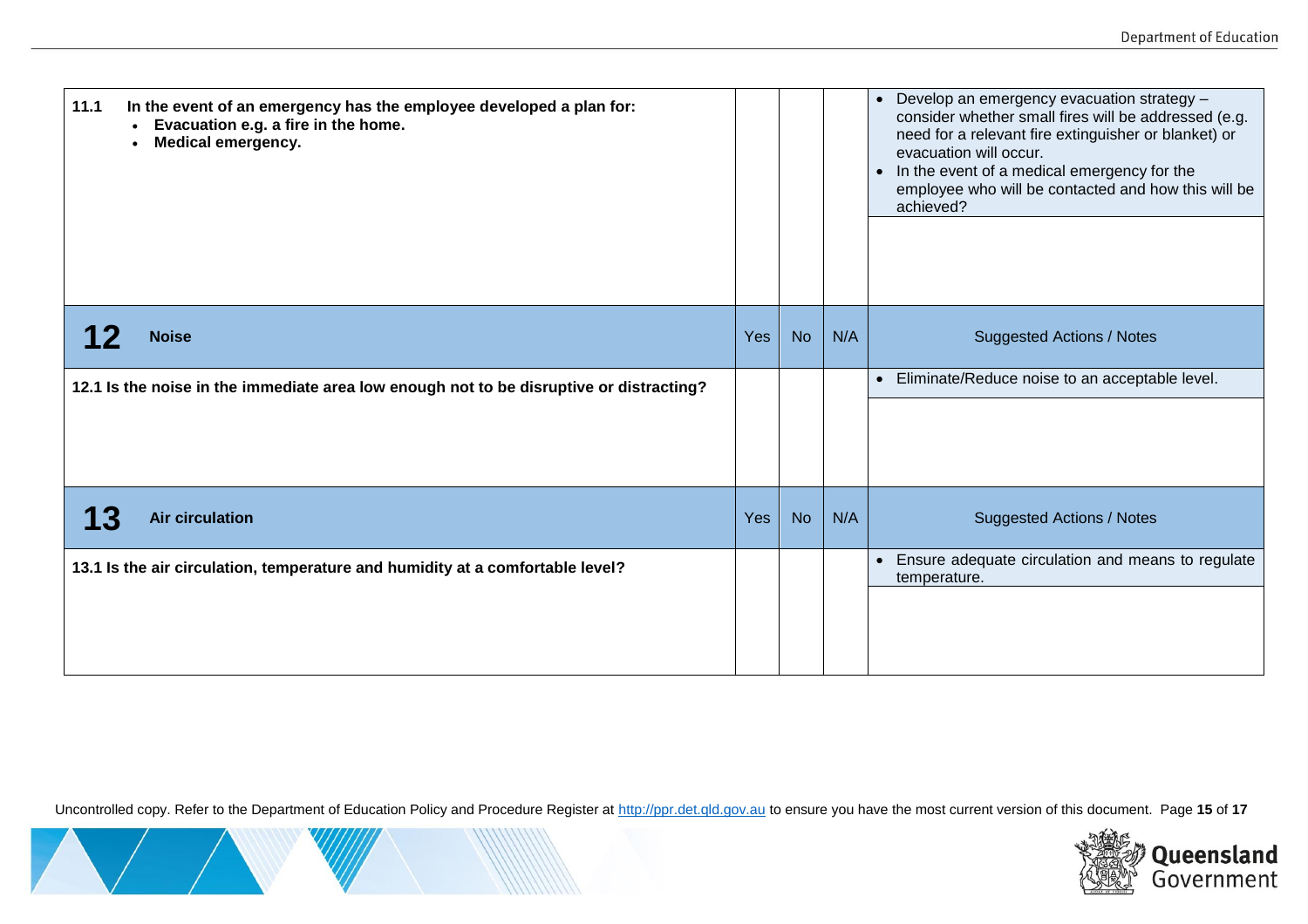## **Acknowledgement**

If you have identified any other hazards in your proposed workspace, please provide further details below so these can be reviewed.

#### *Person completing assessment*

• If a self assessment is completed, an independent assessment may be completed at a later time to demonstrate departmental risk management processes. This will be arranged at a mutually convenient time for the employee and employer.

\_\_\_\_\_\_\_\_\_\_\_\_\_\_\_\_\_\_\_\_\_\_\_\_\_\_\_\_\_\_\_\_\_\_\_\_\_\_\_\_\_\_\_\_\_\_\_\_\_\_\_\_\_\_\_\_\_\_\_\_\_\_\_\_\_\_\_\_\_\_\_\_\_\_\_\_\_\_\_\_\_\_\_\_\_\_\_\_\_\_\_\_\_\_\_\_\_\_\_\_\_\_\_\_\_\_\_\_\_\_\_\_\_\_\_\_\_\_\_\_\_\_\_\_\_\_\_\_\_\_\_ \_\_\_\_\_\_\_\_\_\_\_\_\_\_\_\_\_\_\_\_\_\_\_\_\_\_\_\_\_\_\_\_\_\_\_\_\_\_\_\_\_\_\_\_\_\_\_\_\_\_\_\_\_\_\_\_\_\_\_\_\_\_\_\_\_\_\_\_\_\_\_\_\_\_\_\_\_\_\_\_\_\_\_\_\_\_\_\_\_\_\_\_\_\_\_\_\_\_\_\_\_\_\_\_\_\_\_\_\_\_\_\_\_\_\_\_\_\_\_\_\_\_\_\_\_\_\_\_\_\_\_ \_\_\_\_\_\_\_\_\_\_\_\_\_\_\_\_\_\_\_\_\_\_\_\_\_\_\_\_\_\_\_\_\_\_\_\_\_\_\_\_\_\_\_\_\_\_\_\_\_\_\_\_\_\_\_\_\_\_\_\_\_\_\_\_\_\_\_\_\_\_\_\_\_\_\_\_\_\_\_\_\_\_\_\_\_\_\_\_\_\_\_\_\_\_\_\_\_\_\_\_\_\_\_\_\_\_\_\_\_\_\_\_\_\_\_\_\_\_\_\_\_\_\_\_\_\_\_\_\_\_\_

. The employee undertaking the working from home arrangement consents to this independent assessment and understands that if consent for this independent assessment is withdrawn then the flexible work arrangement agreement will cease at this time.

| Name:             | <b>Position:</b> |  |
|-------------------|------------------|--|
| <b>Signature:</b> | Date:            |  |

| For completion by the Manager/Principal/Supervisor                                                        |     |    |  |  |  |
|-----------------------------------------------------------------------------------------------------------|-----|----|--|--|--|
| 1. Hazards and risks relevant to this checklist process have been identified                              | Yes | No |  |  |  |
| 2. Risks have been managed to an acceptable level (e.g. residual risk is low?)                            | Yes | No |  |  |  |
| 3. Items that require controls (short-term) are recorded below                                            | Yes | No |  |  |  |
| Any hazards or risks that require ongoing monitoring are recorded on the Employee/Manager Agreement<br>4. | Yes | No |  |  |  |

Uncontrolled copy. Refer to the Department of Education Policy and Procedure Register at [http://ppr.det.qld.gov.au](http://ppr.det.qld.gov.au/) to ensure you have the most current version of this document. Page **16** of **17**